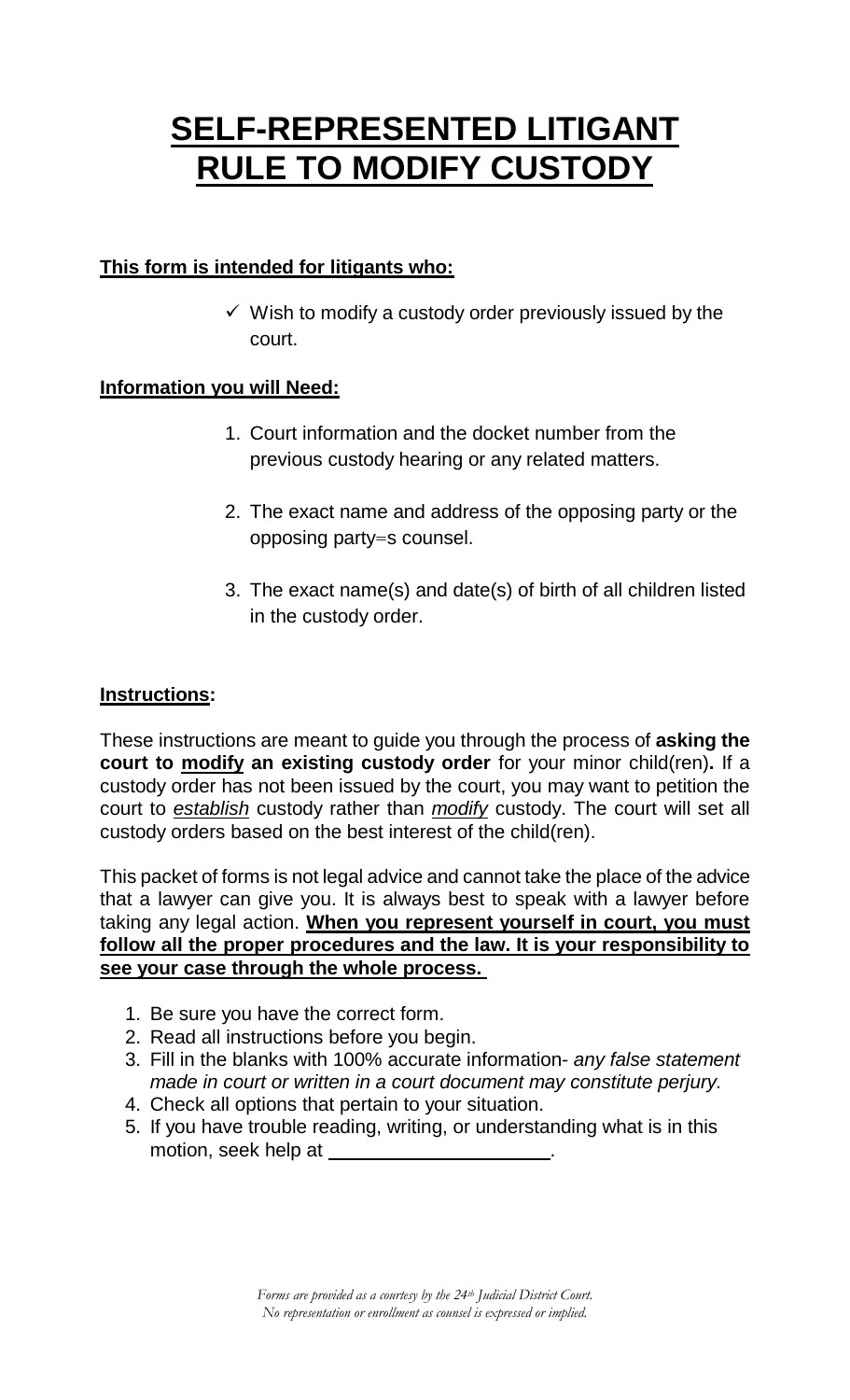### **STEP ONE** THE RULE

*The first step is to fill out and file the ARule to Modify Custody@ form with the attached AVerification@ and AOrder.@ Read everything carefully, double check the information you fill in, and make sure you fill out the forms completely.* 

These instructions will guide you through the Rule paragraph by paragraph.

- The top part of this form is your case information.
	- $\circ$  If there is already a case open in court between you and the other parent, you will have to file this rule in that case. You will have to get all of the case information from the Clerk=s office when you file it. The information that you put in this part must match the open case information. Leave this part blank for now if you are unsure.
	- $\circ$  Since there is a previous case in court with the other parent, the name in the first blank on the left shall correspond to the name on this same line as on the first filed petition. The other parent is the defendant, so write his/her name underneath. You should also fill in the docket number on the right.
- The beginning paragraph asks you to fill in your name and domicile. Your domicile is the parish/county and state of your current permanent address.
- Paragraph 1 asks you to fill in the other parent=s name and domicile.
- Paragraph 2 asks you to fill in the names and dates of birth of all the minor children born or adopted to you and the other parent.
- Paragraph 3 asks you information about the custody judgment in place right now. To fill this part out, it's a good idea to have a copy of that custody judgment with you. Write the date of the order in the first blank, then the case title in the next two blanks. This is usually listed at the top of your original petition, and looks something like AJohn Doe v. Jane Roe.@ In the next blank, write the docket number from the original custody order. Finally, write in the name of the court that gave the order and the parish where the court gave the order.
- Paragraph 4 asks you to write in the details of the current custody order, including how both parents split the physical custody of the child(ren).
- Paragraph 5 asks you to give the court all of your reasons for requesting a change in the original custody order. Remember, the court can only change custody if there has been a material change in circumstance since the last order. Make sure you explain these changes fully.
- Paragraph 6 asks you to select the physical custody arrangement that you are requesting from the court.
	- $\circ$  The first option is if you are requesting joint custody of the child(ren), with one parent getting more time and the other parent getting physical custody with the child(ren). If this is what you=re requesting, check this option and write the name of the parent you want to have domiciliary status in the first blank. Usually, the domiciliary parent is the one the child primarily resides with and the parent that gets to make important decisions for the child. Then, write the other parent=s name in the second blank, so that he/she can have physical custodial periods with the child. Then in the lines that follow, explain the time periods you would like for that parent to have those custodial periods.
	- $\circ$  The second option is if you are requesting joint custody of the child(ren) with both parents sharing equal time with the child(ren). If this is what you=re requesting, check this option and write the name of the parent you want to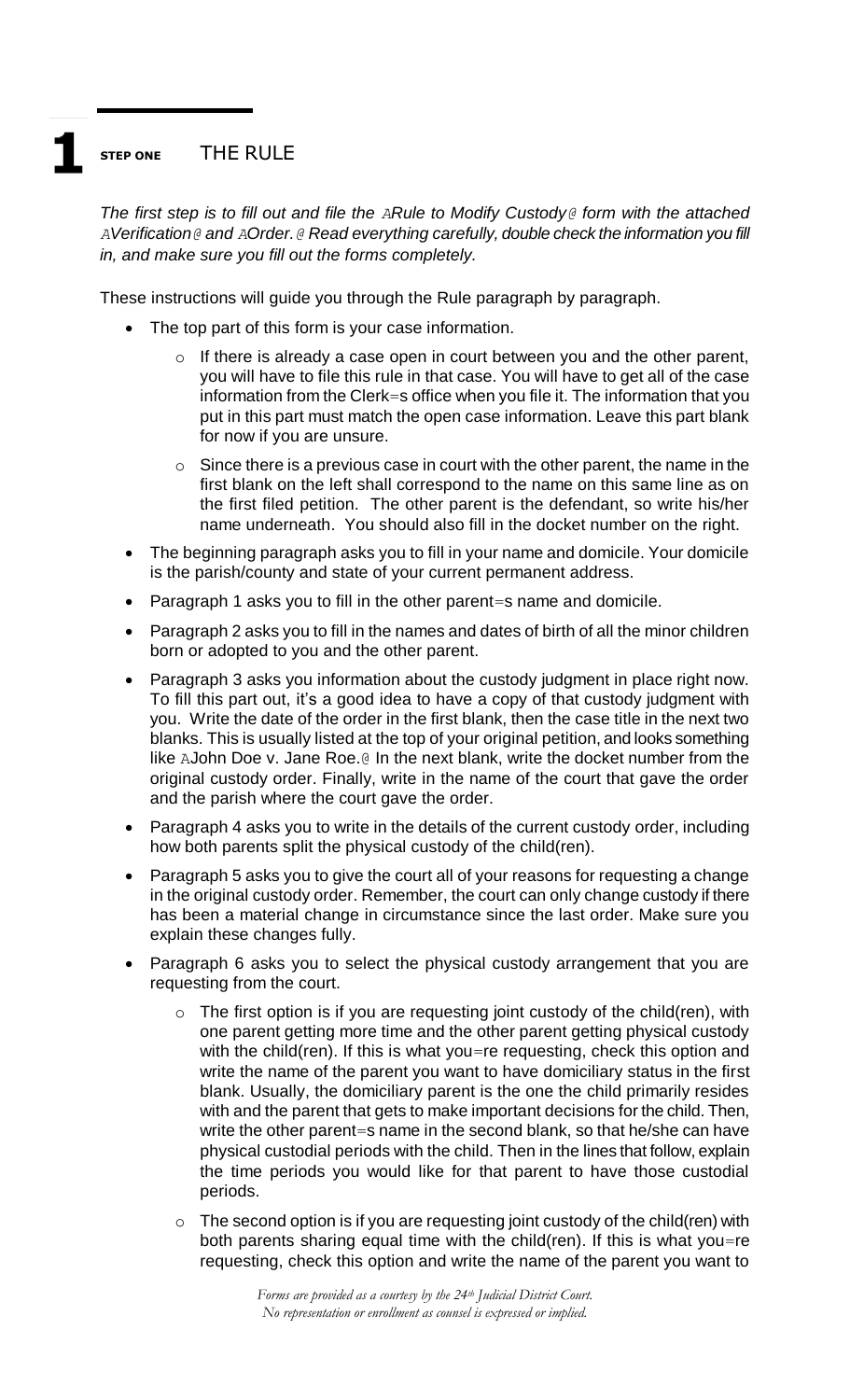have domiciliary status in the first blank. Then, write the other parent=s name in the second blank, and in the lines that follow, explain the time periods that you consider equal time for both parents.

- $\circ$  The third option is if you are requesting sole custody of the child(ren). If this is what you=re requesting, check this option and then select one of the three options underneath. The first option here is if you want the other side to be allowed some visitation with the child(ren). The second option here is if you want the other side to have visitation with the child(ren) but under supervision. The third option here is if you don=t want the other side to have any visitation with child(ren) at all.
- Finally, sign and provide your name, address, and telephone number at the top, under where it says ARespectfully submitted.@

Along with your rule, you will also have to sign the AVerification@ form, which states that you are swearing that everything in your rule is true.

- This step requires you to go to a notary.
- Fill out the top part with your case information just like your rule.
- Write the parish that you get the form notarized in the first blank. Write your name in the center blank but **do not sign the form until you are directly in front of the notary.**
- The notary will fill in the bottom part of the form.
- **Do not fill in the AOrder@ section. The Judge will do this if applicable.**



**STEP TWO** FILING

After you've filled out all of the documents, you must file them with the Clerk of Court's office.

- You must go to Clerk of Court's office in the parish where you are filing.
- You must file the original forms that you filled out. It's also a good idea to make 4 copies of your filled out forms and bring them with you. When you file the originals, ask the Clerk of Court's office to stamp 4 copies for your records. The clerk will keep 2 copies for service on the defendant.
- The Clerk of Court's office can also provide your case information, like the name of your case, your case number, and your division. Write this information down and keep it because you will need it to check the status of your case.
- Anytime you file something with the Clerk of Court's office, you will have to pay a filing fee, unless you have been granted pauper status. There are different fees for different documents. The Clerk of Court's office can tell you how much the fees are.
- If you cannot afford to pre-pay the costs, you may request to file as a pauper by checking the first box on the last page of the Rule. You also have to fill out and file a separate AIn Forma Pauperis@ form, which you can get from the Self-Help Resource Center or the Clerk of Court's office. \*IMPORTANT- Pauper status doesn't make filing free, but only lets you go without paying in advance. You may have to pay court costs after the case is over.

Once you file your documents with the Clerk of Court's office, it will take a little time for it to get to the judge=s office. Once the judge signs it, the judge=s office will send the documents back to the Clerk of Court's office.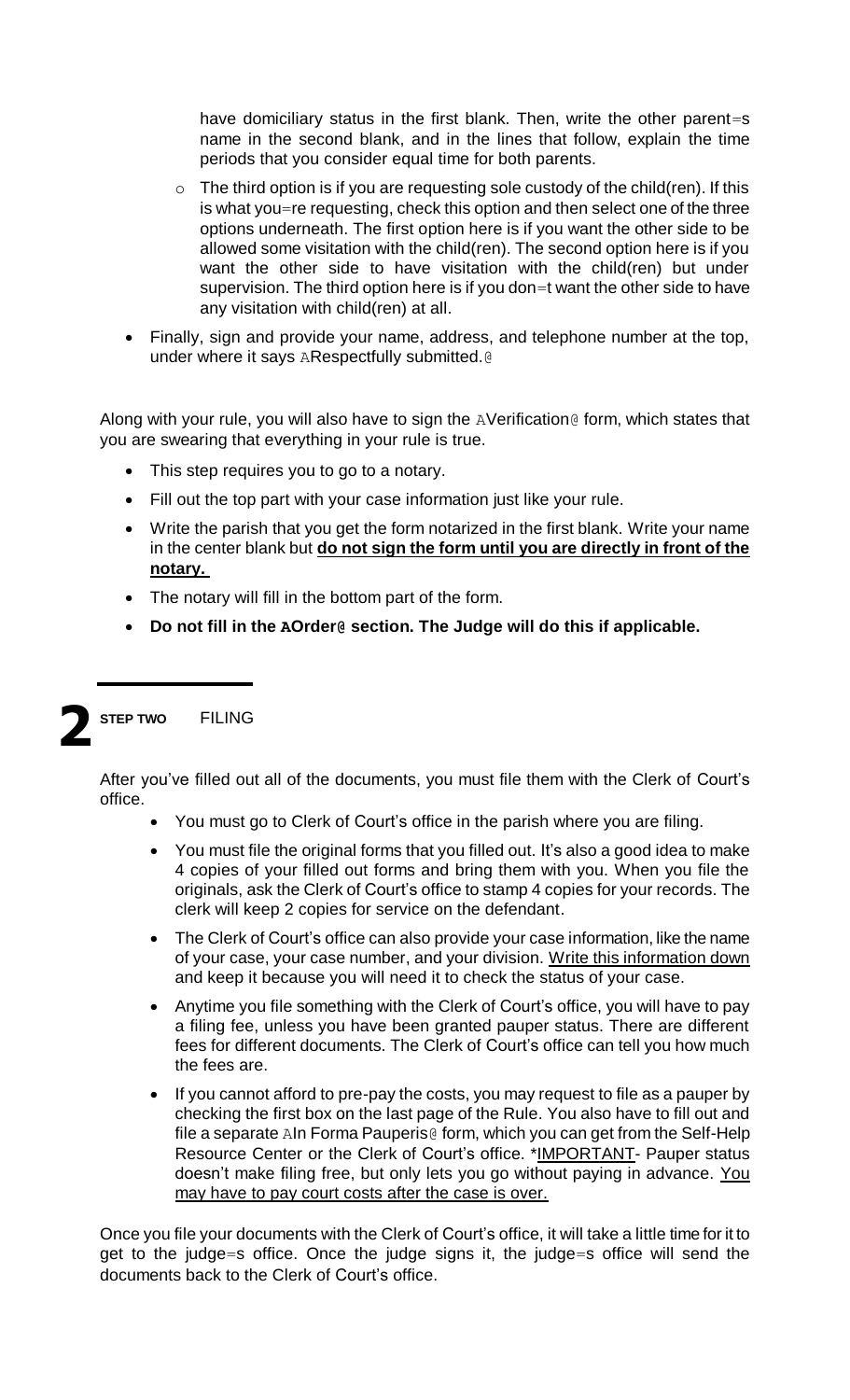## **3 STEP THREE** COMING TO COURT

*This is the final step in modifying your child custody order. You will have to come to court to put on your case and explain to the judge why your child custody order should be changed.* 

Be sure to bring any evidence or witnesses that will help you prove your case. Remember, it is your responsibility to show the court why you should get a modification in child custody. You have to prove this in court using testimony from the witnesses and any evidence that you have that is relevant. It is very important to bring a copy of the custody judgment in place right now with you on your court date.

Make sure you are present in the courtroom on the day and time that you were given by the court. Get to court early to allow time for traffic, parking, walking to the courthouse, and getting through security.

Go to the courtroom, or hearing officer's office, check in, and wait quietly until your case is called. When your case is called, stand up and go forward. The judge will allow you to call your witnesses and testify first. The judge will also allow the other side to question you and your witnesses. Make sure to introduce any evidence that you brought with you when it's your turn.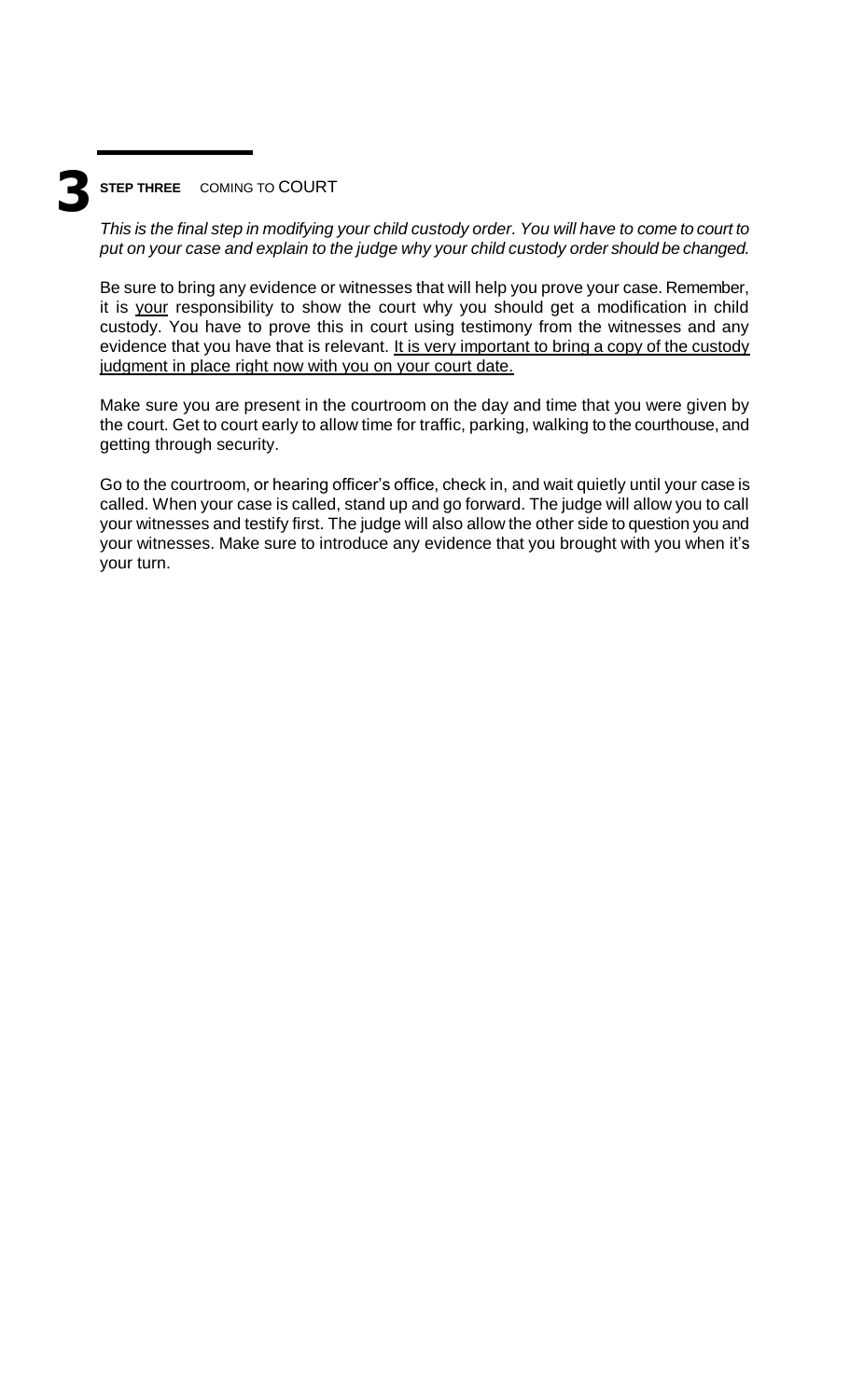| (Petitioner)                                                                                                                                                                                                                   |                                                                                                     | <b>24th JUDICIAL DISTRICT COURT</b>                                                 |                 |  |
|--------------------------------------------------------------------------------------------------------------------------------------------------------------------------------------------------------------------------------|-----------------------------------------------------------------------------------------------------|-------------------------------------------------------------------------------------|-----------------|--|
| <b>VERSUS</b>                                                                                                                                                                                                                  |                                                                                                     | DOCKET NUMBER: University Processors                                                |                 |  |
| (Defendant)                                                                                                                                                                                                                    |                                                                                                     | <b>JEFFERSON PARISH, LOUISIANA</b>                                                  |                 |  |
| FILED: Particular and the contract of the contract of the contract of the contract of the contract of the contract of the contract of the contract of the contract of the contract of the contract of the contract of the cont |                                                                                                     |                                                                                     |                 |  |
| * * * * * *                                                                                                                                                                                                                    |                                                                                                     |                                                                                     |                 |  |
| <b>RULE TO MODIFY CUSTODY</b>                                                                                                                                                                                                  |                                                                                                     |                                                                                     |                 |  |
|                                                                                                                                                                                                                                |                                                                                                     |                                                                                     |                 |  |
| full age of majority and domiciled in the Parish/County of _____________________, State of ____                                                                                                                                |                                                                                                     |                                                                                     |                 |  |
| (parish and state where you permanently reside) who respectfully                                                                                                                                                               |                                                                                                     |                                                                                     |                 |  |
| represents:                                                                                                                                                                                                                    |                                                                                                     |                                                                                     |                 |  |
|                                                                                                                                                                                                                                |                                                                                                     | 1.                                                                                  |                 |  |
| Made Defendant herein is _________________________________(other parent or guardian in previous                                                                                                                                |                                                                                                     |                                                                                     |                 |  |
| custody order) of full age of majority and domiciled in the Parish/County of ______________________                                                                                                                            |                                                                                                     |                                                                                     |                 |  |
|                                                                                                                                                                                                                                |                                                                                                     | State of ____________________(parish and state of defendant=s permanent residence). |                 |  |
| 2.                                                                                                                                                                                                                             |                                                                                                     |                                                                                     |                 |  |
| The following minor children were born of or adopted by the parties:                                                                                                                                                           |                                                                                                     |                                                                                     |                 |  |
| (CHILD=S NAME)                                                                                                                                                                                                                 | (DATE OF BIRTH)                                                                                     | (CHILD=S NAME)                                                                      | (DATE OF BIRTH) |  |
|                                                                                                                                                                                                                                |                                                                                                     |                                                                                     |                 |  |
| (CHILD=S NAME)                                                                                                                                                                                                                 | (DATE OF BIRTH)                                                                                     | (CHILD=S NAME)                                                                      | (DATE OF BIRTH) |  |
| (CHILD=S NAME)                                                                                                                                                                                                                 | (DATE OF BIRTH)                                                                                     | (CHILD=S NAME)                                                                      | (DATE OF BIRTH) |  |
|                                                                                                                                                                                                                                |                                                                                                     |                                                                                     |                 |  |
|                                                                                                                                                                                                                                |                                                                                                     | 3.                                                                                  |                 |  |
| There is currently a court order in place for the custody of the minor child(ren) that was                                                                                                                                     |                                                                                                     |                                                                                     |                 |  |
|                                                                                                                                                                                                                                | rendered on _________________________________(date of previous custody judgment) in a suit entitled |                                                                                     |                 |  |
|                                                                                                                                                                                                                                |                                                                                                     |                                                                                     |                 |  |
| bearing the docket number________________, filed in the ________________________<br>(location of                                                                                                                               |                                                                                                     |                                                                                     |                 |  |
| court from previous custody order).                                                                                                                                                                                            |                                                                                                     |                                                                                     |                 |  |

**4.**

The custody order rendered by that court order is as follows: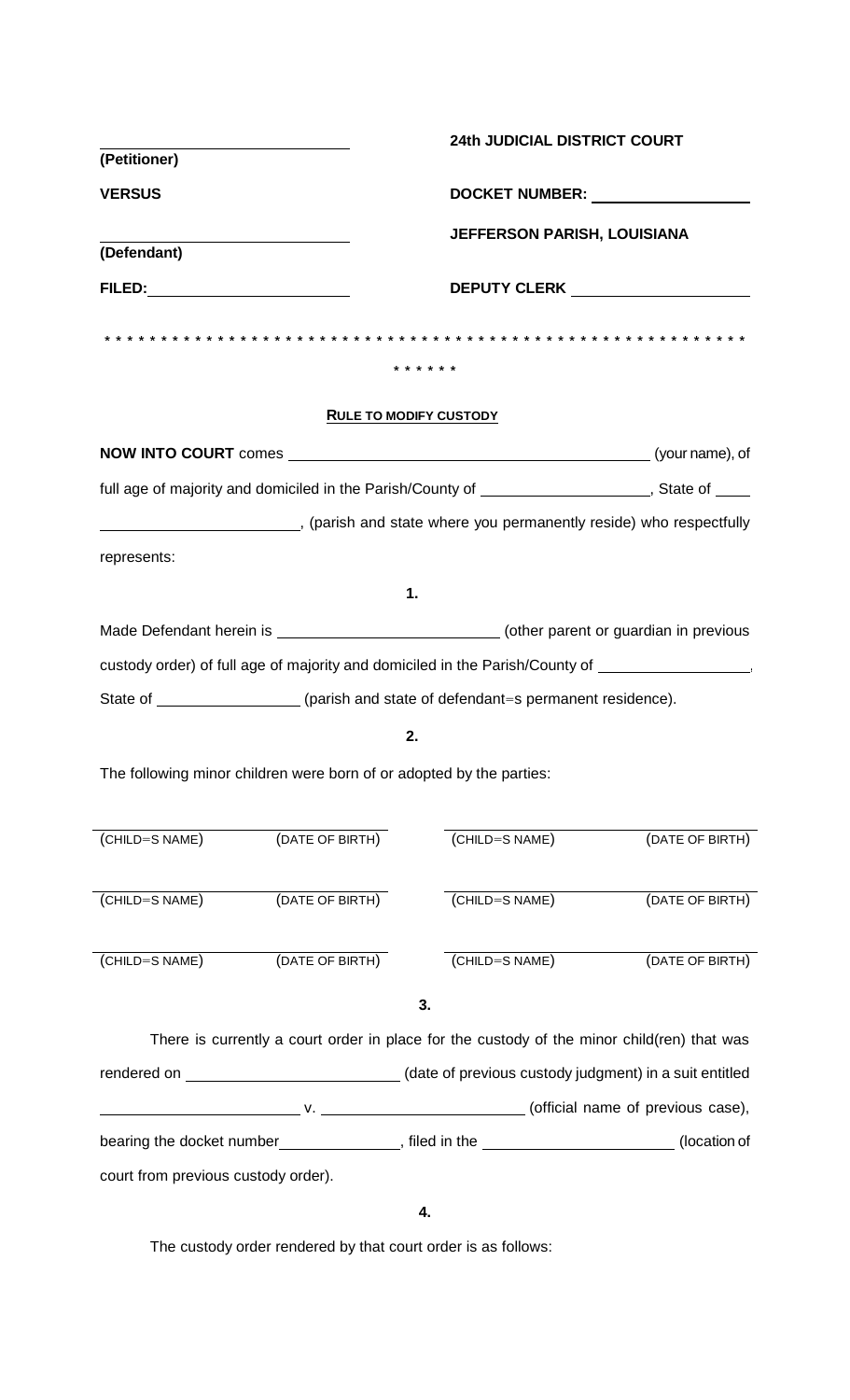**5.**

Petitioner is entitled to a modification of the existing custody order because the following material changes in circumstance have occurred since the time that the previous order was set:

| 6. |                                                                                                    |  |  |  |
|----|----------------------------------------------------------------------------------------------------|--|--|--|
|    | Petitioner believes it is in the best interest of the child(ren) that the current custody order be |  |  |  |
|    | modified as follows: (please select one of the following)                                          |  |  |  |
|    | Petitioner requests that the parties be awarded joint custody, with _____________                  |  |  |  |
|    | designated as domiciliary parent, and with custodial periods awarded to _________                  |  |  |  |
|    |                                                                                                    |  |  |  |
|    |                                                                                                    |  |  |  |
|    |                                                                                                    |  |  |  |
|    | Petitioner requests that the parties be awarded joint custody, with _____________                  |  |  |  |
|    | designated as domiciliary parent, and with the parties sharing equal time with the minor           |  |  |  |
|    |                                                                                                    |  |  |  |
|    |                                                                                                    |  |  |  |
|    | Petitioner requests that Petitioner be awarded sole custody subject to one of the following by     |  |  |  |
|    | the Defendant: (please select one of the following)                                                |  |  |  |
|    | Petitioner requests that the Defendant be awarded reasonable visitation as follows:                |  |  |  |
|    |                                                                                                    |  |  |  |
|    | Petitioner requests that the Defendant be awarded supervised visitation as follows:                |  |  |  |
|    | Petitioner requests that the Defendant not be awarded any visitation.                              |  |  |  |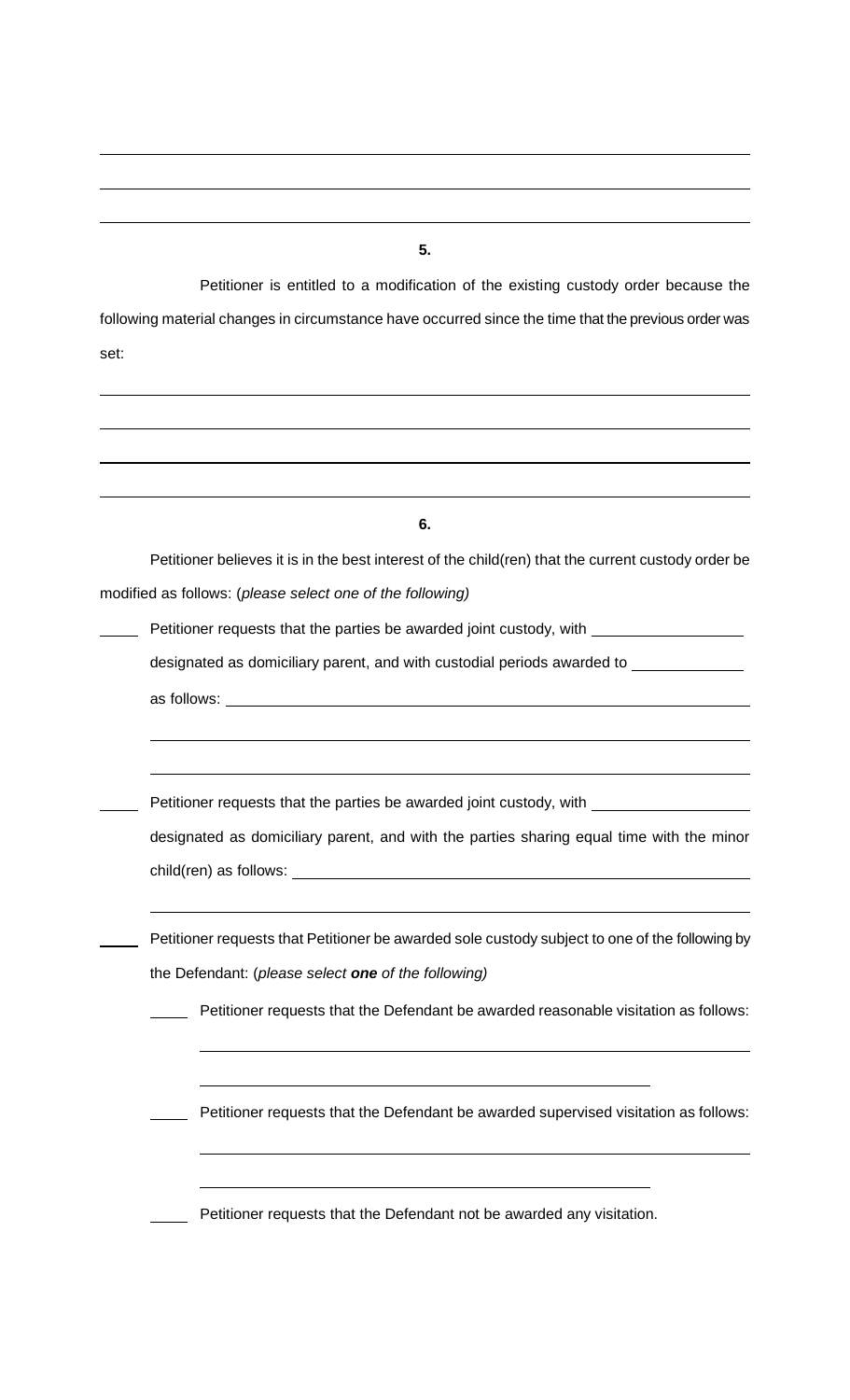**WHEREFORE** Petitioner prays that after all legal delays and due proceedings, this Court issue a Judgment modifying the custody arrangement between the parties for their minor child(ren), and for all general and equitable relief.

**PETITIONER FURTHER PRAYS** that a rule *nisi* issue herein ordering the Defendant to appear and show cause on a date and time fixed by this Court why a Judgment should not issue herein ordering a modification of the prior custody arrangement between the parties, as outlined herein.

#### **PETITIONER FURTHER PRAYS** that:

Petitioner be allowed to proceed *In Forma Pauperis. (Separate form required.)*

**Petitioner be cast with the costs of these proceedings.** 

Defendant be cast with the costs of these proceedings.

The parties share the costs of these proceedings in equal amounts.

Respectfully submitted,

\_\_\_\_\_\_\_\_\_\_\_\_\_\_\_\_\_\_\_\_\_\_\_\_\_\_\_\_\_\_\_\_\_\_\_\_\_\_

\_\_\_\_\_\_\_\_\_\_\_\_\_\_\_\_\_\_\_\_\_\_\_\_\_\_\_\_\_\_\_\_\_\_\_\_\_\_

\_\_\_\_\_\_\_\_\_\_\_\_\_\_\_\_\_\_\_\_\_\_\_\_\_\_\_\_\_\_\_\_\_\_\_\_\_\_

\_\_\_\_\_\_\_\_\_\_\_\_\_\_\_\_\_\_\_\_\_\_\_\_\_\_\_\_\_\_\_\_\_\_\_\_\_\_

\_\_\_\_\_\_\_\_\_\_\_\_\_\_\_\_\_\_\_\_\_\_\_\_\_\_\_\_\_\_\_\_\_\_\_\_\_\_ (SIGNATURE)

(PRINTED FULL NAME)

(STREET ADDRESS)

(CITY/STATE/ZIP CODE)

(TELEPHONE NUMBER)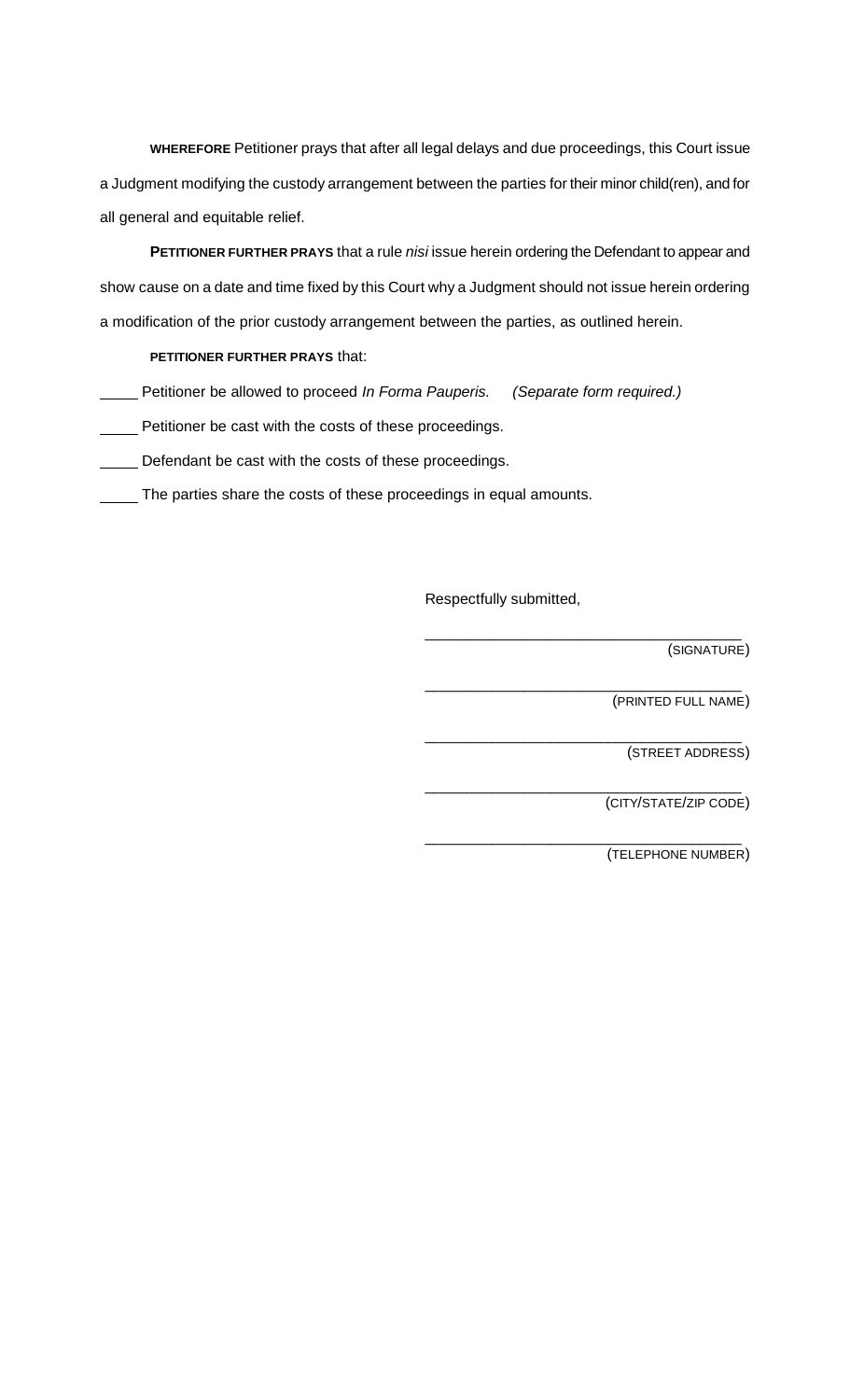|                           | <b>24TH JUDICIAL DISTRICT COURT</b>     |  |  |  |
|---------------------------|-----------------------------------------|--|--|--|
| (Petitioner)              |                                         |  |  |  |
| <b>VERSUS</b>             | DOCKET NUMBER: NAMEL AND DOCKET NUMBER: |  |  |  |
| (Defendant)               | <b>JEFFERSON PARISH, LOUISIANA</b>      |  |  |  |
|                           |                                         |  |  |  |
|                           |                                         |  |  |  |
|                           |                                         |  |  |  |
| * * * * * *               |                                         |  |  |  |
| <b>VERIFICATION</b>       |                                         |  |  |  |
| <b>STATE OF LOUISIANA</b> |                                         |  |  |  |
| PARISH OF                 |                                         |  |  |  |

**BEFORE ME,** the undersigned Notary Public, duly commissioned and qualified in this state and parish, personally appeared:

#### PETITIONER=S NAME

who after being duly sworn, did depose and state that he/she is the Petitioner in the above and foregoing numbered and entitled cause, that he/she has read the same, and that all of the allegations contained therein are true and correct to the best of his/her knowledge, information, and belief.

PETITIONER SIGNATURE

SWORN TO AND SUBSCRIBED before me this \_\_\_\_\_\_\_ day of \_\_\_\_\_\_\_\_\_\_\_\_\_\_\_\_\_\_\_\_\_\_\_\_\_\_

20 , at , Louisiana.

NOTARY PUBLIC